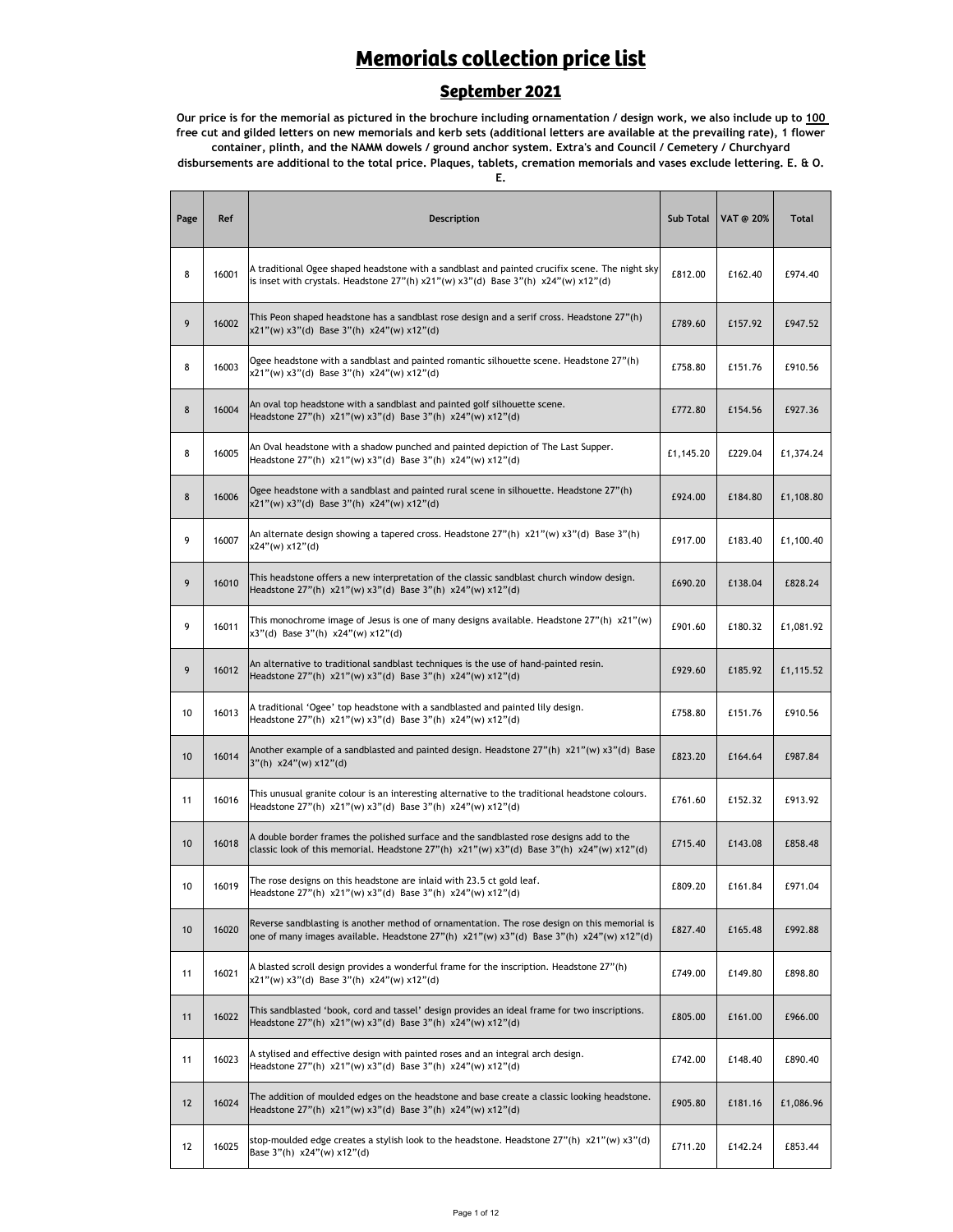| 12 | 16026 | Headstone $27''(h) \times 21''(w) \times 3''(d)$ Base $3''(h) \times 24''(w) \times 12''(d)$ Also shown in Flint Grey<br>Granite                                                                                                                                      | £732.20   | £146.44 | £878.64   |
|----|-------|-----------------------------------------------------------------------------------------------------------------------------------------------------------------------------------------------------------------------------------------------------------------------|-----------|---------|-----------|
| 13 | 16027 | An alternative edge is the elegant rope moulding. Headstone 27"(h) x21"(w) x3"(d)<br>Base 3"(h) x24"(w) x12"(d) Shown in Black Granite                                                                                                                                | £772.80   | £154.56 | £927.36   |
| 13 | 16028 | Headstone $27''(h) \times 21''(w) \times 3''(d)$ Base $3''(h) \times 24''(w) \times 12''(d)$ Also shown in Avon Grey<br>Granite                                                                                                                                       | £854.00   | £170.80 | £1,024.80 |
| 12 | 16029 | The 'Rose and Cross' design is inlaid with Gold Leaf. The headstone is offset to the left edge of<br>the base with a 7 inch square vase block completing the design. Headstone $27''(h) \times 21''(w)$<br>x3"(d) Base 3"(h) x30"(w) x12"(d) Vase 7"(h) x7"(w) x7"(d) | £858.20   | £171.64 | £1,029.84 |
| 12 | 16030 | A 'Round' top headstone with a laser etched and highlighted dove design.<br>Headstone 33"(h) x21"(w) x3"(d) Base 3"(h) x24"(w) x12"(d)                                                                                                                                | £838.60   | £167.72 | £1,006.32 |
| 12 | 16031 | The Ogee with rounded shoulders which are echoed by the base's rounded front corners.<br>Headstone 27"(h) x21"(w) x3"(d) Base 3"(h) x24"(w) x12"(d)                                                                                                                   | £813.40   | £162.68 | £976.08   |
| 13 | 16032 | A 'Deep Ogee' headstone with a beautifully carved dove. Headstone 27"(h) x21"(w) x3"(d)<br>Base 3"(h) x24"(w) x12"(d) Shown in Grey Bird Granite                                                                                                                      | £903.00   | £180.60 | £1,083.60 |
| 14 | 16033 | An Oval Top headstone with a heart shape pin line and blasted poppy design.<br>Headstone 27"(h) x21"(w) x3"(d) Base 3"(h) x24"(w) x12"(d)                                                                                                                             | £875.00   | £175.00 | £1,050.00 |
| 14 | 16034 | A 'Half Ogee' headstone with a CNC carved and painted rose design. Headstone 27"(h)<br>x21"(w) x3"(d) Base 3"(h) x24"(w) x12"(d)                                                                                                                                      | £915.60   | £183.12 | £1,098.72 |
| 14 | 16035 | An 'Offset Peon' headstone with a sand blasted monotone rose design. Headstone 27"(h)<br>x21"(w) x3"(d) Base 3"(h) x24"(w) x12"(d)                                                                                                                                    | £771.40   | £154.28 | £925.68   |
| 14 | 16036 | Similar to 16035 with a stop-faded double border and an alternate sand-blasted rose design.<br>Headstone $27''(h) \times 21''(w) \times 3''(d)$ Base 3"(h) $x24''(w) \times 12''(d)$                                                                                  | £778.40   | £155.68 | £934.08   |
| 15 | 16037 | The scotia corners of this headstone are mirrored in the base to create a simple but effective<br>design. Headstone 30"(h) x28"(w) x4"(d) Base 4"(h) x30"(w) x12"(d)                                                                                                  | £1,029.00 | £205.80 | £1,234.80 |
| 15 | 16038 | The rebated sides on this headstone are reminiscent of the Art Deco style. The carved flowers<br>add aesthetic appeal. Headstone 27"(h) x21"(w) x3"(d) Base 3"(h) x24"(w) x12"(d) Shown<br>in Dark Grey Granite                                                       | £945.00   | £189.00 | £1,134.00 |
| 15 | 16039 | The base of this memorial is shaped to match the headstone. Headstone $27"(h) \times 21"(w)$<br>x3"(d) Base 3"(h) x24"(w) x12"(d)                                                                                                                                     | £718.20   | £143.64 | £861.84   |
| 14 | 16040 | An ornate topped headstone. The pin line accentuates this classic shape and is further<br>enhanced by the bow front base. Headstone $27''(h) \times 21''(w) \times 3''(d)$ Base $3''(h) \times 24''(w)$<br>x12"(d) Shown in Glenaby Grey Granite                      | £949.20   | £189.84 | £1,139.04 |
| 14 | 16041 | The addition of chamfered edges adds another dimension to this headstone. It also features a<br>stylish shadow punched Angel design. Headstone $30''(h) \times 24''(w) \times 4''(d)$ Base $4''(h) \times 30''(w)$<br>x12"(d)                                         | £1,015.00 | £203.00 | £1,218.00 |
| 14 | 16042 | A contemporary headstone featuring a tapered pin line design with a hand painted trio of<br>lilies. The centre splayed base is bored for two vases. Headstone 30"(h) x26"(w) x4"(d) Base<br>$4"$ (h) x30"(w) x12"(d)                                                  | £1,162.00 | £232.40 | £1,394.40 |
| 15 | 16043 | The headstone is framed by a gold pin line which makes a feature of the flower vase.<br>Headstone 30"(h) x24"(w) x4"(d) Base 4"(h) x30"(w) x12"(d) Shown in Coral Green Granite                                                                                       | £1,134.00 | £226.80 | £1,360.80 |
| 15 | 16044 | One our of many flower designs available is this beautifully hand painted lily. Headstone<br>30"(h) x24"(w) x4"(d) Base 4"(h) x30"(w) x12"(d)                                                                                                                         | £968.80   | £193.76 | £1,162.56 |
| 15 | 16045 | A matching shape to this Headstone and base. Headstone 27"(h) x21"(w) x3"(d) Base 3"(h)<br>x24"(w) x12"(d) Shown in Terracotta Red Granite                                                                                                                            | £831.60   | £166.32 | £997.92   |
| 15 | 16046 | Also shown in Jade Green Granite                                                                                                                                                                                                                                      | £924.00   | £184.80 | £1,108.80 |
| 16 | 16047 | A contemporary take on the traditional Ogee shape, featuring a hand painted scene (bespoke<br>scenes welcome). With a centre splayed base and two vases. Headstone 30"(h) x24"(w) x4"(d)<br>Base $4''(h) \times 30''(w) \times 12''(d)$                               | £1,177.40 | £235.48 | £1,412.88 |
| 16 | 16048 | This sculpted flowing design provides an ultra-modern addition to The Cotswold Collection.<br>Headstone 30"(h) x28"(w) x4"(d) Base 4"(h) x30"(w) x12"(d) Shown in Galaxy Black Granite                                                                                | £1,300.60 | £260.12 | £1,560.72 |
| 16 | 16049 | The roses flank the central polished heart, an ideal space for adding a personal motif or<br>design. Headstone 30"(h) x24"(w) x4"(d) Base 4"(h) x30"(w) x12"(d)                                                                                                       | £1,096.20 | £219.24 | £1,315.44 |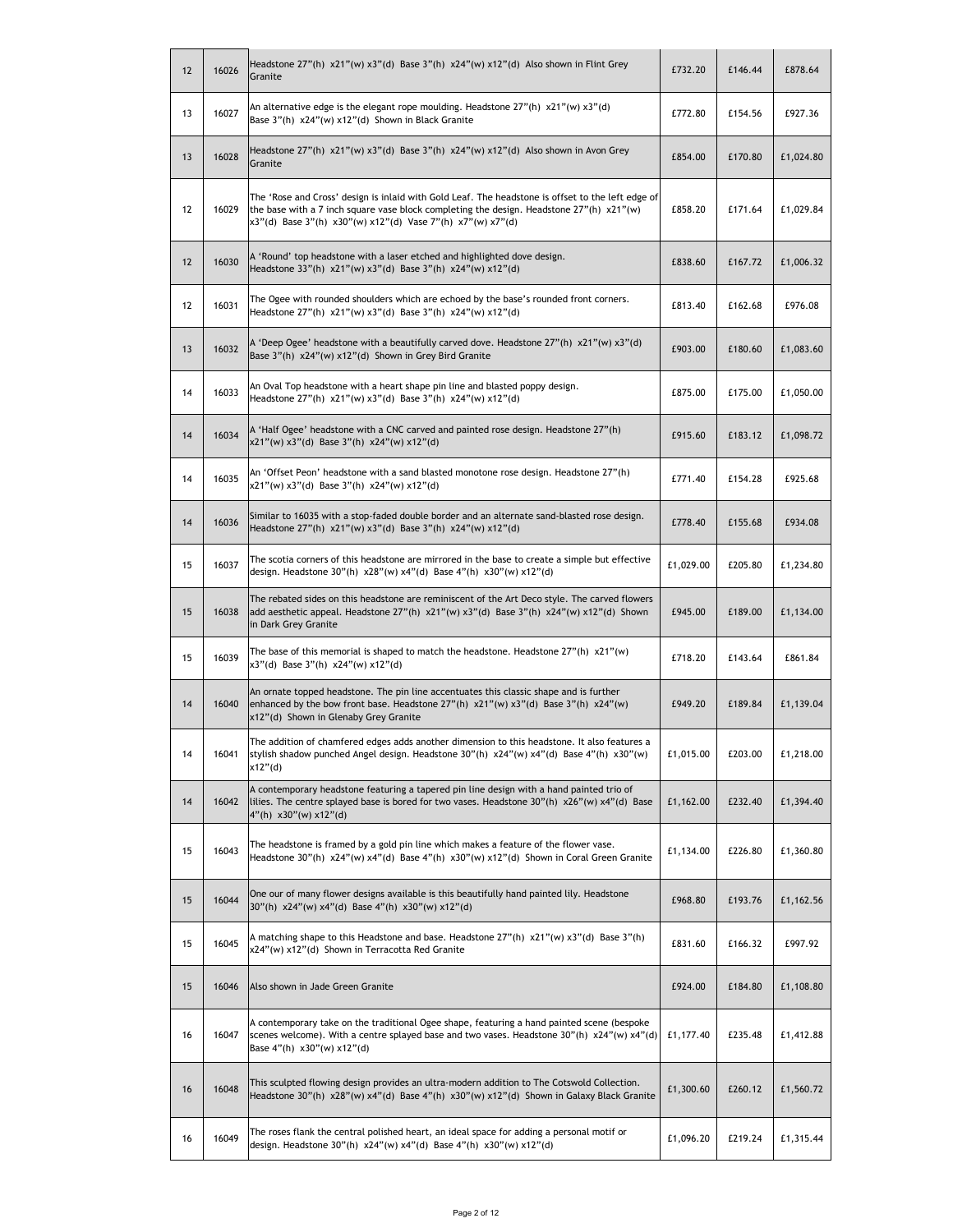| 17 | 16050                           | A laser etched rose design is complemented by pitched edges to the headstone & base.<br>Headstone 30"(h) x24"(w) x3"(d) Base 3"(h) x30"(w) x12"(d)                                                                                                                    | £1,296.40 | £259.28 | £1,555.68 |
|----|---------------------------------|-----------------------------------------------------------------------------------------------------------------------------------------------------------------------------------------------------------------------------------------------------------------------|-----------|---------|-----------|
| 17 | 16051                           | The deep CNC carved rose design is the highlight of this memorial. The inset image shows the<br>carving together with a resin moulded alternative. Headstone 30"(h) x21"(w) x3"(d) Base<br>3"(h) x24"(w) x12"(d) Shown in Avon Grey Granite                           | £1,093.40 | £218.68 | £1,312.08 |
| 16 | 16052                           | Painted resin ornamentation adds to the memorial. Headstone $27''(h) \times 21''(w) \times 3''(d)$<br>Base 3"(h) x24"(w) x12"(d) Shown in Abbey Grey Granite                                                                                                          | £890.40   | £178.08 | £1,068.48 |
| 16 | 16053                           | A bronze ornament to the headstone with a stopped splay base providing additional room for<br>lettering. Headstone $27''(h)$ x21"(w) x3"(d) Base 3"(h) x24"(w) x12"(d)                                                                                                | £1,010.80 | £202.16 | £1,212.96 |
| 17 | 16054                           | Bronze roses shown on this interesting headstone. The base is shaped to compliment the<br>headstone. Headstone $27''(h) \times 21''(w) \times 3''(d)$ Base $3''(h) \times 24''(w) \times 12''(d)$ Shown in Lavender<br><b>Blue Granite</b>                            | £896.00   | £179.20 | £1,075.20 |
| 17 | 16055-<br><b>BRZ004</b>         | A classic design featuring bronze praying hands. Alternative ornaments are available, some of<br>which are shown to the right of this image. Headstone $27''(h) \times 21''(w) \times 3''(d)$ Base 3"(h)<br>x24"(w) x12"(d)                                           | £805.00   | £161.00 | £966.00   |
| 17 | 16055-<br>SBD047-<br><b>PTC</b> | An alternate deisgn SBD 047-PTC                                                                                                                                                                                                                                       | £903.00   | £180.60 | £1,083.60 |
| 18 | 16056                           | A hand carved and highlighted rose contrasts the natural pitched edges of the headstone.<br>Headstone 27"(h) x21"(w) x3"(d) Base 3"(h) x24"(w) x12"(d) Shown in Dark Grey Granite                                                                                     | £1,051.40 | £210.28 | £1,261.68 |
| 18 | 16057                           | The pitched edges and margins together with the carved roses frame the polished face of the<br>headstone. Headstone 30"(h) x24"(w) x4"(d) Base 4"(h) x30"(w) x12"(d) Shown in Black<br><b>Pearl Granite</b>                                                           | £1,230.60 | £246.12 | £1,476.72 |
| 18 | 16058                           | A pitched edge headstone with sandblasted Celtic Cross and Knot design.<br>Pitched base. Headstone 27"(h) $x21"$ (w) $x3"$ (d) Base 3"(h) $x24"$ (w) $x12"$ (d) Shown in Black<br>Granite                                                                             | £728.00   | £145.60 | £873.60   |
| 19 | 16059                           | An Ogee shaped headstone with carved cross and roses. Pitched edges to the sides and base.<br>Headstone 27"(h) x21"(w) x3"(d) Base 3"(h) x24"(w) x12"(d) Shown in Karin Grey Granite                                                                                  | £954.80   | £190.96 | £1,145.76 |
| 19 | 16060                           | The carved and painted daffodils create a contrast to the rustic headstone and base.<br>Headstone $27''(h)$ x21"(w) x3"(d) Base 3"(h) x24"(w) x12"(d) Shown in Jade Green Granite                                                                                     | £1,062.60 | £212.52 | £1,275.12 |
| 19 | 16061                           | The natural pitched edges follow the contours of the check shoulders. The headstone shape is<br>similarly reflected in the design of the base.<br>Headstone $27''(h)$ x21"(w) x3"(d) Base 3"(h) x24"(w) x12"(d) Shown in Alpine Brown Granite                         | £756.00   | £151.20 | £907.20   |
| 18 | 16062                           | The tapered headstone and pitched edges create a memorial reminiscent of a traditional<br>Boulder. Headstone 27"(h) x21"(w) x5"-3"(d) Base 4"(h) x24"(w) x12"(d) Shown in Celtic<br><b>Grey Granite</b>                                                               | £877.80   | £175.56 | £1,053.36 |
| 18 | 16063                           | The large Celtic Cross is carved into the polished face of this pitched edge memorial.<br>Headstone 30"(h) $x24" (w) x3" (d)$ Base 3"(h) $x30" (w) x12" (d)$ Shown in Tropical Green<br>Granite                                                                       | £1,092.00 | £218.40 | £1,310.40 |
| 18 | 16064                           | A half round headstone with pitched sides and margins around the polished face.<br>Headstone 27"(h) x21"(w) x3"(d) Base 3"(h) x24"(w) x12"(d) Shown in Dark Grey Granite                                                                                              | £806.40   | £161.28 | £967.68   |
| 19 | 16065                           | This contemporary shaped headstone has a pierced heart within which sits a painted resin<br>dove. A deep carved rose adds a further dimension to this unique memorial. Headstone 27"(h)<br>x21"(w) x3"(d) Base 3"(h) x24"(w) x12"(d) Shown in Dragon Juperana Granite | £1,265.60 | £253.12 | £1,518.72 |
| 19 | 16066                           | A gothic shaped headstone with a deep carved and highlighted rose design. Headstone 33"(h)<br>x21"(w) x3"(d) Base 3"(h) x24"(w) x12"(d) Shown in Flint Grey Granite                                                                                                   | £970.20   | £194.04 | £1,164.24 |
| 20 | 16067                           | The hand carved depiction of 'Our Lady' is formed from this rustic style headstone.<br>Headstone 33"(h) x24"(w) x4"(d) Base 4"(h) x30"(w) x12"(d) Shown in Flint Grey Granite                                                                                         | £1,474.20 | £294.84 | £1,769.04 |
| 20 | 16068                           | The beautiful Madonna and Child figure is the epitome of the stonemason's art.<br>Headstone 38"(h) $x28''(w) x6''(d)$ Base 6"(h) $x30''(w) x12''(d)$ Shown in Black Granite                                                                                           | £1,612.80 | £322.56 | £1,935.36 |
| 20 | 16069                           | The mourning Angel is fully carved into the rounded headstone. Headstone $30''(h) \times 24''(w)$<br>x4"(d) Base 4"(h) x30"(w) x12"(d) Shown in Bahama Blue Granite                                                                                                   | £1,639.40 | £327.88 | £1,967.28 |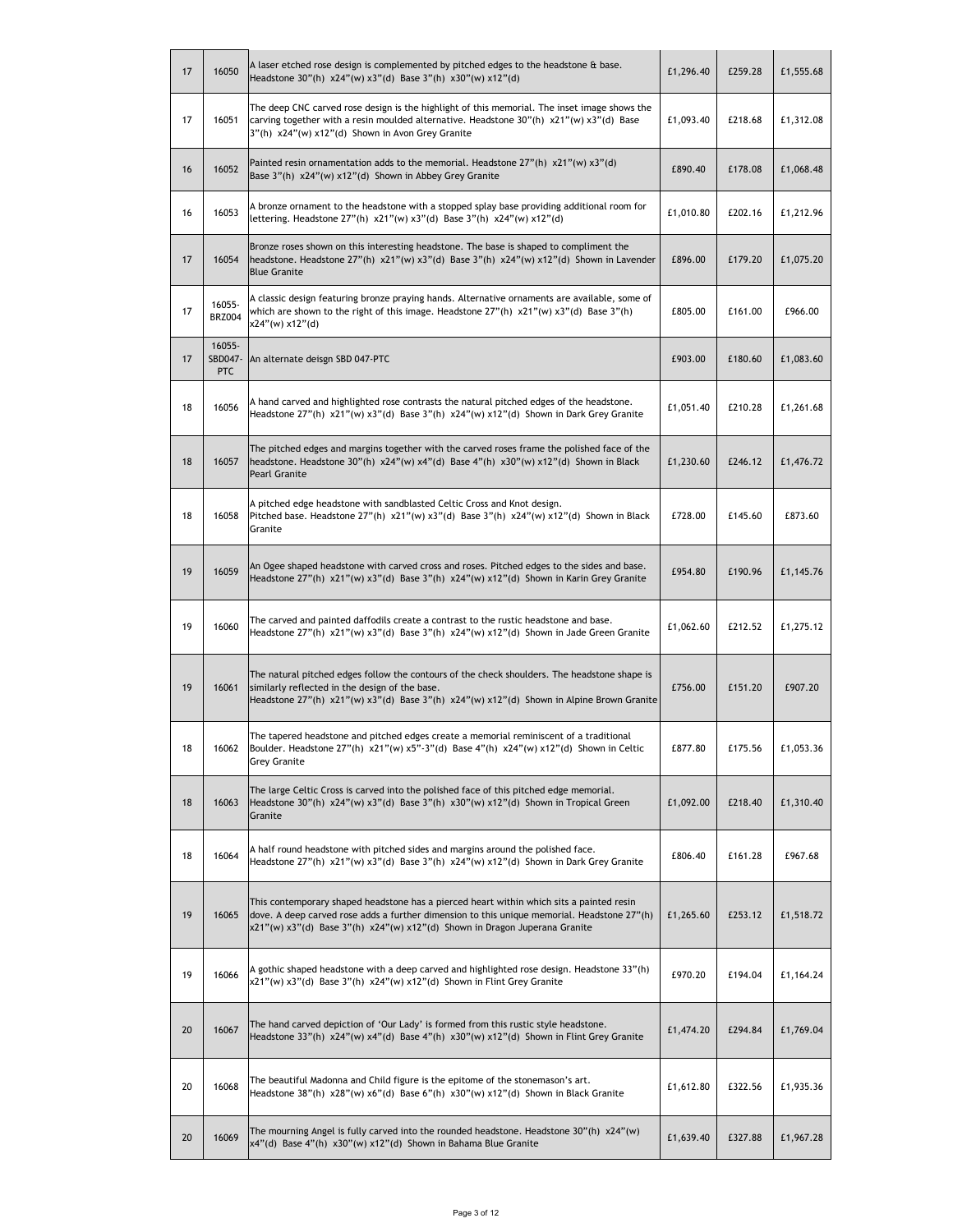| 20 | 16070  | This circular polished headstone is flanked by two fully carved Angels to create an outstanding<br>example of masonry art. Headstone $30''(h) \times 36''(w) \times 5''(d)$ Base $4''(h) \times 42''(w) \times 12''(d)$                                                                    | £2,878.40 | £575.68   | £3,454.08 |
|----|--------|--------------------------------------------------------------------------------------------------------------------------------------------------------------------------------------------------------------------------------------------------------------------------------------------|-----------|-----------|-----------|
| 21 | 16071  | A traditional Celtic Wheel Cross creates an imposing headstone. Headstone 39"(h) x21"(w)<br>x4"(d) Base 4"(h) x24"(w) x12"(d) Shown in Lunar Grey Granite                                                                                                                                  | £1,099.00 | £219.80   | £1,318.80 |
| 21 | 16072  | An engaging headstone and kerb set with two hand carved Angels standing either side of a<br>polished scroll. Overall 36"(h) x30"(w) x30"(d) Shown in Flint Grey Granite                                                                                                                    | £2,154.60 | £430.92   | £2,585.52 |
| 21 | 16073  | A truly unique headstone with a dramatic combination of shape, carving and colour.<br>Headstone 30"(h) x24"(w) x4"(d) Base 4"(h) x28"(w) x12"(d) Shown in English Teak Granite                                                                                                             | £1,432.20 | £286.44   | £1,718.64 |
| 22 | 16074  | A classic Ogee shaped headstone and kerb memorial. The corner posts can be bored for flower<br>containers as illustrated. Overall 30"(h) x30"(w) x78"(d) Shown in Black Granite                                                                                                            | £1,551.20 | £310.24   | £1,861.44 |
| 22 | 16075  | The classic 'Ogee' shown here with the addition of a painted resin rose ornament. Overall<br>30"(h) x30"(w) x78"(d) Shown in Black Granite                                                                                                                                                 | £1,717.80 | £343.56   | £2,061.36 |
| 23 | 16076  | The unique feature of this memorial is the Pierced Heart which is designed for the placement<br>of a resin or marble dove. The cut-out is flanked by carved and painted roses. Overall 36"(h)<br>x30"(w) x78"(d) Shown in Black Granite                                                    | £1,954.40 | £390.88   | £2,345.28 |
| 22 | 16078  | This memorial is characterised by its unusually shaped headstone shown here with Scroll &<br>Rose motif. Overall 36"(h) x30"(w) x78"(d) Shown in Black Granite                                                                                                                             | £1,705.20 | £341.04   | £2,046.24 |
| 22 | 16079  | Inspired by traditional designs, the headstone shape is mirrored in the kerb foot posts. Overall<br>36"(h) x30"(w) x78"(d) Shown in Black Granite                                                                                                                                          | £2,751.00 | £550.20   | £3,301.20 |
| 23 | 16080  | A 'Peon' shaped headstone with 'Barley Twist' columns and kerb mouldings. A design which<br>refers back to The Temple of Solomon and signifies 'Wisdom'. This memorial is finished with<br>ball top posts at the foot of the kerbs. Overall 36"(h) x30"(w) x78"(d) Shown in Black Granite  | £2,679.60 | £535.92   | £3,215.52 |
| 23 | 16081  | A book memorial with carved cord and tassel sits on a base which can be bored for flower<br>containers. Overall 30"(w) x78"(d) Shown in Dark Grey Granite                                                                                                                                  | £2,132.20 | £426.44   | £2,558.64 |
| 24 | 16082  | One of our most ornate memorials featuring carved Angels in the headstone and the<br>accompanying vase. The roll-top kerbs lead to two posts that can be bored for flower<br>containers. Overall 36"(h) x36"(w) x84"(d) Shown in Aurora Granite                                            | £6,251.00 | £1,250.20 | £7,501.20 |
| 24 | 16083  | The hand carved figures of 'Mary and Joseph' holding a polished heart headstone create the<br>basis of this unique memorial. The usual foot kerb is replaced with a desk table that can be<br>used for additional inscriptions. Overall 34"(h) x36"(w) x84"(d) Shown in Blue Pearl Granite | £4,222.40 | £844.48   | £5,066.88 |
| 25 | 16084  | This beautiful memorial which features a hand carved Angel with outspread wings and a scroll<br>tablet for inscription. Overall 36"(h) x34"(w) x82"(d) Shown in Grey Bird Granite                                                                                                          | £5,055.40 | £1,011.08 | £6,066.48 |
| 25 | 16085  | The 'Doorway to Heaven' headstone with central stained glass panel are the focus of this<br>impressive memorial. The steps and winding path along the length of the kerbs lead to the<br>gates. Overall 39"(h) x34"(w) x82"(d) Shown in Olive Green Granite                                | £3,372.60 | £674.52   | £4,047.12 |
| 24 | 16086  | A memorial with visual impact. The delightful combination of shape, colour and carving<br>creates an individual 'stand-out' memorial. Overall 36"(h) x30"(w) x78"(d) Shown in English<br><b>Teak Granite</b>                                                                               | £2,830.80 | £566.16   | £3,396.96 |
| 24 | 16087  | The natural pitched edges of the headstone follow the contours of the check shoulders. The<br>pitched edges are continued along the kerbs. Overall 36"(h) x36"(w) x78"(d) Shown in Alpine<br><b>Brown Granite</b>                                                                          | £1,831.20 | £366.24   | £2,197.44 |
| 24 | 16088  | A 'Gothic' style memorial with stop chamfers and a deep carved design finishes the memorial.<br>Overall 36"(h) x30"(w) x78"(d) Shown in Flint Grey Granite                                                                                                                                 | £1,934.80 | £386.96   | £2,321.76 |
| 25 | 16089  | The Round top headstone is adorned with carved flowers. The headstone shape is reflected in<br>the tiered cover slab and vase. Overall 36"(h) x30"(w) x78"(d) Shown in Grey Bird Granite                                                                                                   | £2,627.80 | £525.56   | £3,153.36 |
| 25 | 16090  | The heart shaped headstone is mirrored in the curved kerb set and small heart shaped foot<br>plate. Overall 36"(h) x30"(w) x78"(d) Shown in Ruby Red Granite                                                                                                                               | £2,521.40 | £504.28   | £3,025.68 |
| 26 | 16090a | An 'Ogee' shaped headstone with a book, cord and tassel design, ideal for two inscriptions. A<br>painted resin rose ornament completes this classic memorial design. Headstone 30"(h)<br>x24"(w) x4"(d) Base 4"(h) x30"(w) x12"(d) Shown in Black Granite                                  | £1,230.60 | £246.12   | £1,476.72 |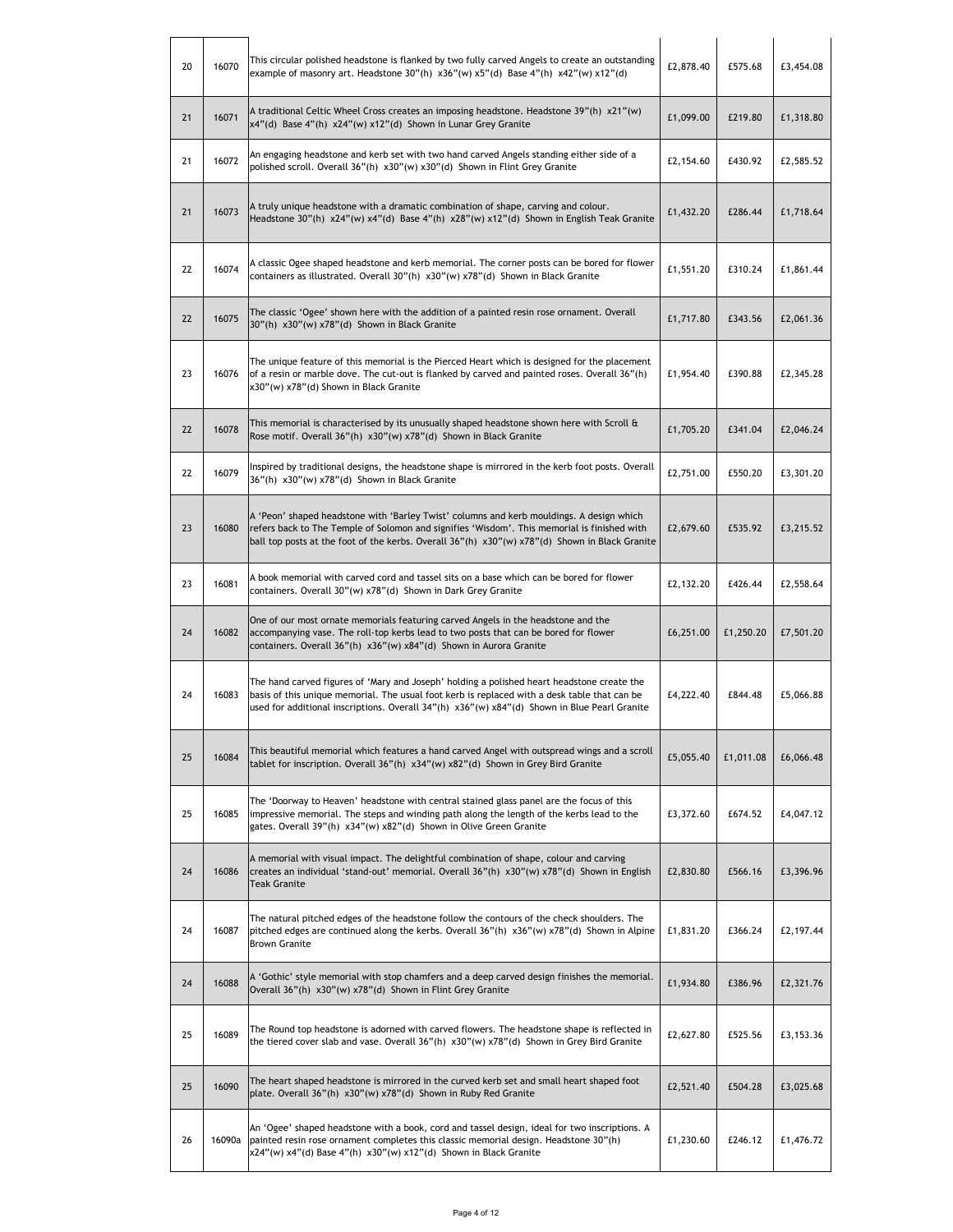| 26 | 16091 | A variation on the 19090 with carved wild roses and a raised heart replacing the resin rose.<br>Headstone 30"(h) x24"(w) x4"(d) Base 4"(h) x30"(w) x12"(d) Shown in Bahama Blue Granite                                         | £1,395.80 | £279.16 | £1,674.96 |
|----|-------|---------------------------------------------------------------------------------------------------------------------------------------------------------------------------------------------------------------------------------|-----------|---------|-----------|
| 26 | 16092 | This fully shaped Book memorial is carved both front and back with stepped and polished page<br>edges. Headstone 30"(h) x28"(w) x6"(d) Base 6"(h) x30"(w) x15"(d) Shown in Black Granite                                        | £1,549.80 | £309.96 | £1,859.76 |
| 27 | 16093 | Our 'Book of Life' headstone with a decorative border and corner embellishments.<br>Headstone 30"(h) $x24"$ (w) $x4"$ (d) Base 3"(h) $x30"$ (w) $x12"$ (d) Shown in Black Granite                                               | £1,083.60 | £216.72 | £1,300.32 |
| 27 | 16094 | Using the same basic design, this headstone has an alternative gilded finish and corner<br>embellishments. Headstone 30"(h) x24"(w) x4"(d) Base 3"(h) x30"(w) x12"(d) Shown in<br><b>Black Granite</b>                          | £1,118.60 | £223.72 | £1,342.32 |
| 27 | 16095 | This interpretation has a simple banding design on the spine of the book. Headstone 30"(h)<br>x24"(w) x4"(d) Base 4"(h) x30"(w) x12"(d) Shown in English Teak Granite                                                           | £1,244.60 | £248.92 | £1,493.52 |
| 28 | 16096 | The 42" high cross forms the majestic centrepiece to this unusual Book style memorial. Page<br>26"(h) x16"(w) x3"(d) Cross 42"(h) x18"(w) x4"(d) Base 3"(h) x36"(w) x12"(d) Shown in<br><b>Black and Tropical Green Granite</b> | £1,675.80 | £335.16 | £2,010.96 |
| 28 | 16097 | Inscription area is increased by the addition of a heart plaque to this large book memorial.<br>Overall 36"(h) x30"(w) x12"(d) Shown in Black Granite                                                                           | £1,079.40 | £215.88 | £1,295.28 |
| 29 | 16098 | A classic Cord and Tassel Book on a simple rectangular base. Book 18"(h) x24"(w) x3"(d) Rest<br>14"(h) x12"(w) x6"(d) Base 3"(h) x27"(w) x15"(d) Shown in Blue Pearl Granite                                                    | £1,169.00 | £233.80 | £1,402.80 |
| 29 | 16099 | The addition of a bowed base adds a touch of grandeur to the classic book memorial.<br>Book 18"(h) x24"(w) x3"(d) Rest 14"(h) x12"(w) x6"(d) Base 3"(h) x27"(w) x15"(d) Shown<br>in Black Granite                               | £1,019.20 | £203.84 | £1,223.04 |
| 29 | 16100 | These deep carved roses create a beautiful highlight to an otherwise simple tablet memorial.<br>Tablet 18"(h) x24"(w) x4"(d) Rest 14"(h) x12"(w) x6"(d) Base 3"(h) x27"(w) x15"(d)<br>Shown in Dark Grey Granite                | £1,285.20 | £257.04 | £1,542.24 |
| 29 | 16101 | The elegant carved rose is the stand-out feature of this classically designed book memorial.<br>Book 18"(h) x24"(w) x3"(d) Rest 14"(h) x12"(w) x6"(d) Base 3"(h) x27"(w) x15"(d) Shown<br>in Lunar Grey Granite                 | £1,015.00 | £203.00 | £1,218.00 |
| 29 | 16102 | Stepped pages, 'v' centre and a shaped base set this book memorial apart.<br>Book 18"(h) x24"(w) x4"(d) Rest 14"(h) x12"(w) x6"(d) Base 4"(h) x27"(w) x15"(d) Shown<br>in Black Granite                                         | £1,124.20 | £224.84 | £1,349.04 |
| 29 | 16103 | This book has a feature rose. The desk tablet base provides space for additional inscriptions.<br>Book 18"(h) x24"(w) x3"(d) Rest 14"(h) x12"(w) x6"(d) Base 3"-2"(h) x24"(w) x24"(d)<br>Shown in Crystal White Marble          | £1,572.20 | £314.44 | £1,886.64 |
| 30 | 16104 | A fully carved Angel resting on a polished heart. The desk base provides additional space for<br>inscription. Tablet 23"(h) x18"(w) x10"(d) Base 4"-2"(h) x24"(w) x24"(d) Shown in Bahama<br><b>Blue Granite</b>                | £1,808.80 | £361.76 | £2,170.56 |
| 30 | 16105 | An elegant double heart memorial linked by a CNC carved and painted rose. Tablet 16"(h)<br>x28"(w) x3"(d) Rest 12"(h) x6"(w) x3"(d) Base 3"(h) x30"(w) x15"(d) Shown in Ruby Red<br>Granite                                     | £1,281.00 | £256.20 | £1,537.20 |
| 30 | 16106 | This double heart features a carved and highlighted lily. Tablet $16"$ (h) $x28"$ (w) $x3"$ (d) Rest<br>12"(h) x6"(w) x3"(d) Base 3"(h) x30"(w) x15"(d) Shown in Black Granite                                                  | £1,085.00 | £217.00 | £1,302.00 |
| 31 | 16107 | The deep carved roses can be painted or highlighted for a monotone finish.<br>Headstone 33"(h) $x24"$ (w) $x3"$ (d) Base 3"(h) $x30"$ (w) $x12"$ (d) Shown in Black Granite                                                     | £1,183.00 | £236.60 | £1,419.60 |
| 31 | 16108 | Sandblasted and painted designs can be added to create a personalised memorial.<br>Headstone $27''(h) \times 21''(w) \times 3''(d)$ Base $3''(h) \times 24''(w) \times 12''(d)$ Shown in Black Granite                          | £946.40   | £189.28 | £1,135.68 |
| 31 | 16109 | These CNC carved and painted poppies are an outstanding design.<br>Headstone $27''(h)$ x21"(w) x3"(d) Base 3"(h) x24"(w) x12"(d) Shown in Black Granite                                                                         | £1,069.60 | £213.92 | £1,283.52 |
| 31 | 16110 | The addition of Resin ornamentation provides another option.<br>Headstone 30"(h) x26"(w) x3"(d) Base 3"(h) x30"(w) x12"(d) Shown in Ruby Red Granite                                                                            | £1,176.00 | £235.20 | £1,411.20 |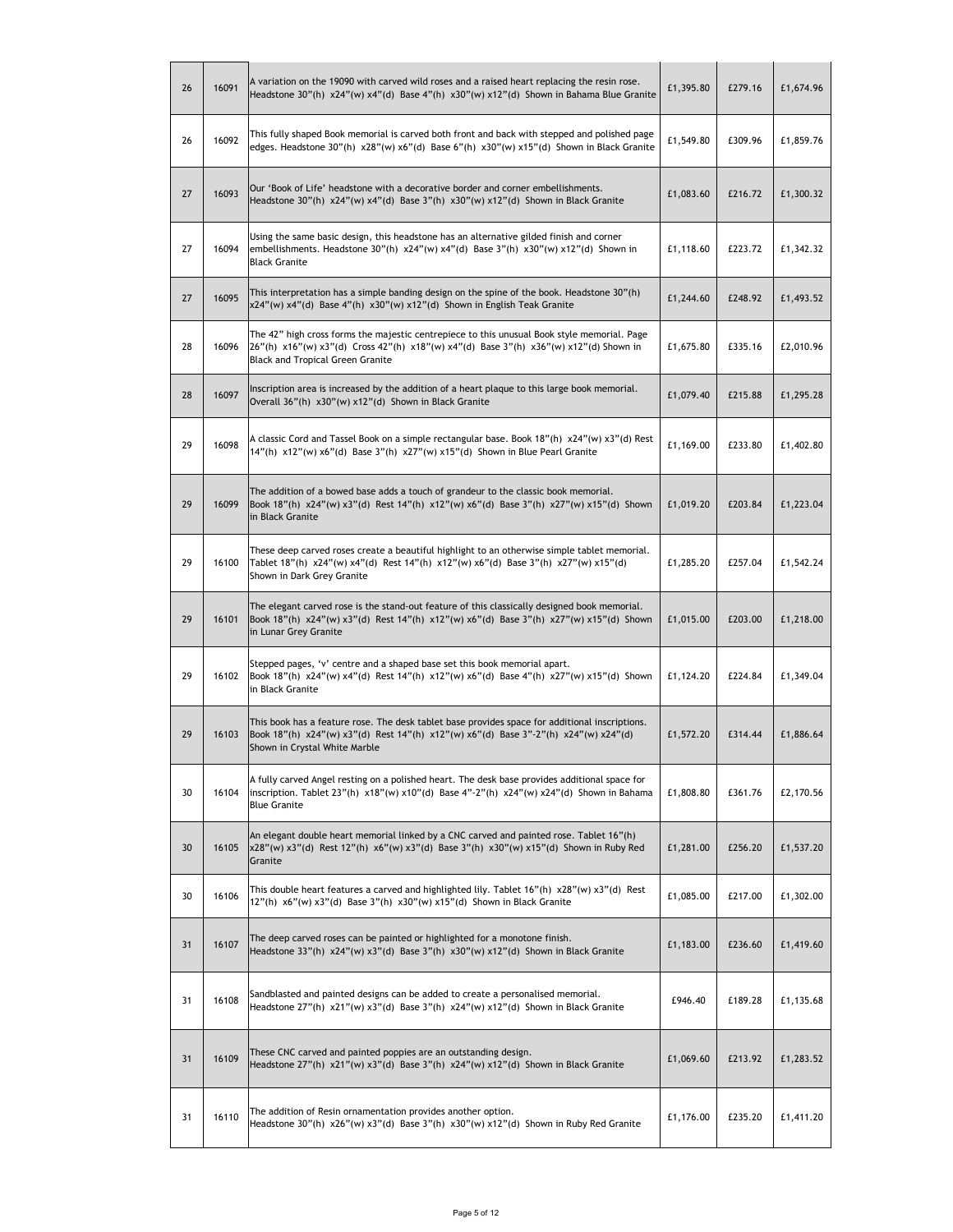| 31 | 16111 | In this example fully carved horses are a beautiful example of what can be achieved.<br>Headstone 30"(h) $x24"$ (w) $x4"$ (d) Base 4"(h) $x30"$ (w) $x12"$ (d) Shown in Bahama Blue Granite                                                                    | £1,715.00 | £343.00 | £2,058.00 |
|----|-------|----------------------------------------------------------------------------------------------------------------------------------------------------------------------------------------------------------------------------------------------------------------|-----------|---------|-----------|
| 31 | 16112 | The Broken Heart memorial is a fitting alternative to the classic heart memorial. Headstone<br>30"(h) x30"(w) x3"(d) Base 3"(h) x30"(w) x12"(d) Shown in Emerald Pearl Granite                                                                                 | £1,271.20 | £254.24 | £1,525.44 |
| 31 | 16113 | Shaping, sandblasting and painting can be combined by our masons and artists to create<br>beautiful and unique memorials. The swan design shown here is a lovely example. Headstone<br>30"(h) x26"(w) x3"(d) Base 3"(h) x30"(w) x12"(d) Shown in Black Granite | £1,066.80 | £213.36 | £1,280.16 |
| 31 | 16114 | This cushioned heart and pedestal make an impressive memorial. Heart $22''(h) \times 24''(w) \times 4''(d)$<br>Rest 18"(h) x8"(w) x6"(d) Base 4"(h) x24"(w) x24"(d) Shown in Galaxy Black Granite                                                              | £1,575.00 | £315.00 | £1,890.00 |
| 31 | 16115 | This hand carved Angel embracing a heart shaped pillow is an excellent example of masonry<br>art. Heart 33"(h) x26"(w) x6"(d) Base 4"(h) x30"(w) x12"(d) Shown in Blue Pearl Granite                                                                           | £2,111.20 | £422.24 | £2,533.44 |
| 32 | 16116 | A trefoil shaped headstone with rounded shoulders, rectangular base and square vase.<br>Headstone 27"(h) x21"(w) x3"(d) Base 4"(h) x27"(w) x7"(d) Vase 4"(h) x6"(w) x6"(d)<br>Shown in Surf Grey Granite                                                       | £723.80   | £144.76 | £868.56   |
| 32 | 16117 | This headstone has been inspired by Gothic architecture. Headstone 33"(h) $x21"$ (w) $x3"$ (d)<br>Base 3"(h) x24"(w) x12"(d) Shown in Meadow Grey Granite                                                                                                      | £737.80   | £147.56 | £885.36   |
| 32 | 16118 | A round top headstone that has been carved to incorporate a cross effect. Headstone 33"(h)<br>x21"(w) x3"(d) Base 3"(h) x24"(w) x12"(d) Shown in Dark Grey Granite                                                                                             | £921.20   | £184.24 | £1,105.44 |
| 32 | 16119 | This Ogee shaped headstone has been enhanced by check shoulders and a carved floral design.<br>Headstone $27''(h) \times 21''(w) \times 3''(d)$ Base $3''(h) \times 24''(w) \times 12''(d)$ Shown in Karin Grey Granite                                        | £862.40   | £172.48 | £1,034.88 |
| 32 | 16120 | The splay shoulders on this headstone are outlined by a dark pin line and central cross.<br>Headstone 27"(h) x21"(w) x3"(d) Base 3"(h) x24"(w) x12"(d) Shown in Abbey Grey Granite                                                                             | £749.00   | £149.80 | £898.80   |
| 33 | 16121 | A shallow Peon shaped headstone with stop moulded edges creates a simple but effective<br>design. Headstone 27"(h) x21"(w) x3"(d) Base 3"(h) x24"(w) x12"(d) Shown in Grey<br>Sandstone                                                                        | £810.60   | £162.12 | £972.72   |
| 33 | 16122 | A Round top headstone that has been elevated by the innovative design and inscription to<br>something that is unique. Headstone 33"(h) $x24$ "(w) $x3$ "(d) Base 3"(h) $x30$ "(w) $x15$ "(d)<br>Shown in Welsh Slate                                           | £3,589.60 | £717.92 | £4,307.52 |
| 33 | 16123 | A pitched margin headstone is complemented by the matching base. Headstone 27"(h)<br>x21"(w) x3"(d) Base 3"(h) x24"(w) x12"(d) Shown in Yellow Sandstone                                                                                                       | £807.80   | £161.56 | £969.36   |
| 33 | 16124 | This beautiful headstone is carved with a cross & rose design. Headstone 27"(h) x21"(w)<br>x3"(d) Base 3"(h) x24"(w) x12"(d) Shown in Nabresina                                                                                                                | £1,554.00 | £310.80 | £1,864.80 |
| 33 | 16125 | A truly stunning headstone that is the epitome of masonry art. Headstone 33"(h) x21"(w)<br>x4"(d) Base 4"(h) x24"(w) x12"(d) Shown in Brenna Stone                                                                                                             | £1,762.60 | £352.52 | £2,115.12 |
| 34 | 16126 | A large impressive headstone with two beautifully carved Angels.<br>Headstone 30"(h) $x36''(w) x5''(d)$ Base 4"(h) $x42''(w) x12''(d)$ Shown in Brenna Stone                                                                                                   | £3,155.60 | £631.12 | £3,786.72 |
| 34 | 16127 | This deep Ogee headstone features a carved dove, which is created using<br>modern CNC techniques. Headstone 27"(h) x21"(w) x3"(d) Base 3"(h) x24"(w) x12"(d) Shown<br>in Brenna Stone                                                                          | £940.80   | £188.16 | £1,128.96 |
| 34 | 16128 | A carved floral spray in a recessed panel compliments the shape of this memorial. Headstone<br>33"(h) x21"(w) x3"(d) Base 6"(h) x24"(w) x6"(d) Shown in Brenna Stone                                                                                           | £1,220.80 | £244.16 | £1,464.96 |
| 34 | 16129 | This Gothic shape frames the carving, which is one of many available. Headstone 33"(h)<br>x21"(w) x3"(d) Base 3"(h) x24"(w) x12"(d) Shown in Brenna Stone                                                                                                      | £1,100.40 | £220.08 | £1,320.48 |
| 35 | 16130 | An intricately carved Angel resting over a Book style memorial. Headstone 30"(h) x24"(w)<br>x4"(d) Base 4"(h) x30"(w) x12"(d) Shown in Carrara Marble                                                                                                          | £1,748.60 | £349.72 | £2,098.32 |
| 35 | 16131 | The traditional 'Ogee' shaped headstone is enhanced by the beautifully carved rose design.<br>Headstone 27"(h) x21"(w) x3"(d) Base 3"(h) x24"(w) x12"(d) Shown in Carrara Marble                                                                               | £1,038.80 | £207.76 | £1,246.56 |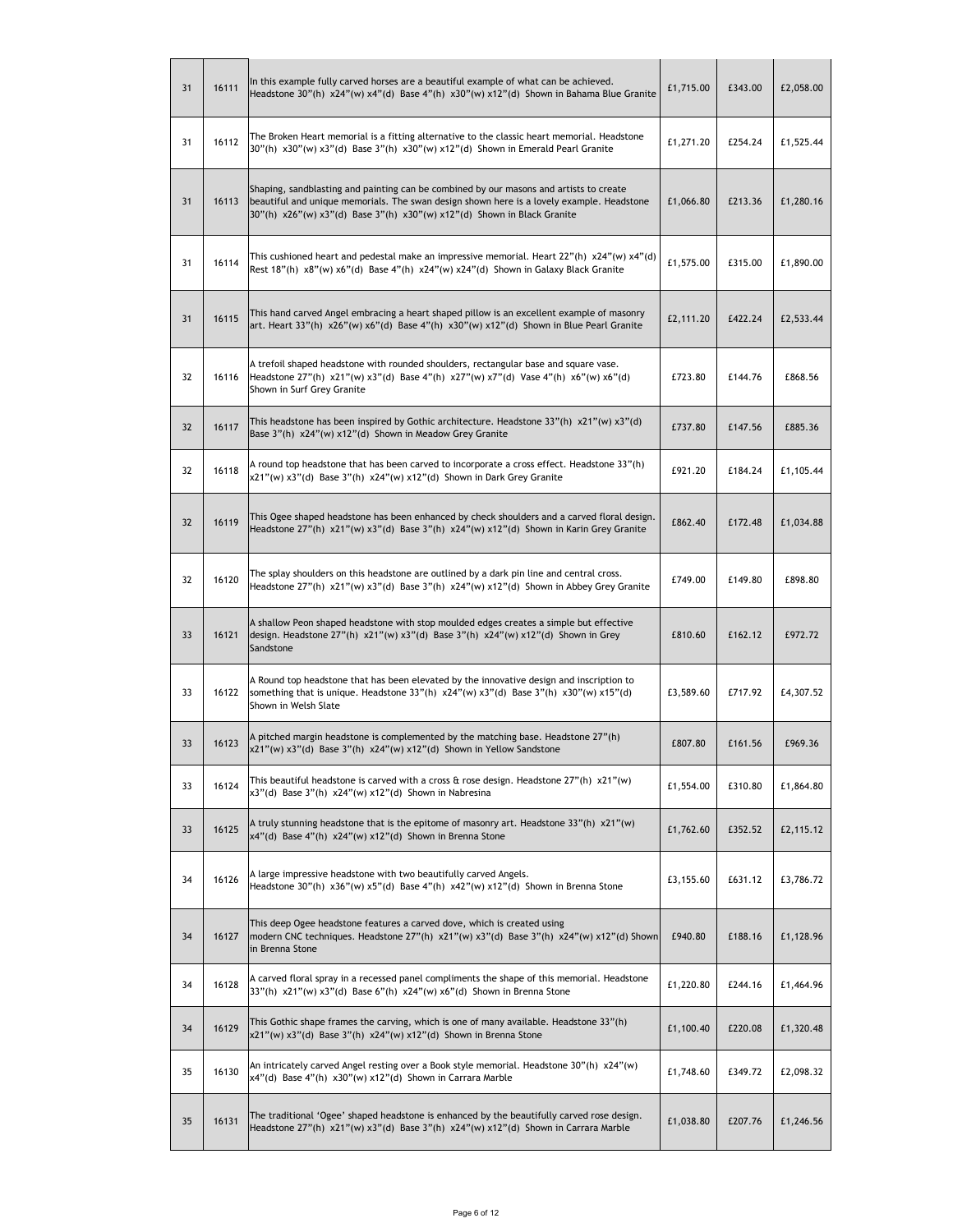| 35 | 16132 | This attractively hand carved panel flows the shape of the headstone.<br>Headstone 27"(h) x21"(w) x3"(d) Base 3"(h) x24"(w) x12"(d) Shown in Cararra Marble                                                                                                                                       | £1,234.80 | £246.96 | £1,481.76 |
|----|-------|---------------------------------------------------------------------------------------------------------------------------------------------------------------------------------------------------------------------------------------------------------------------------------------------------|-----------|---------|-----------|
| 35 | 16133 | This book memorial is finished with a stunning flower carving. Headstone $30"$ (h) $x24"$ (w)<br>x3"(d) Base 3"(h) x30"(w) x12"(d) Shown in Carrara Marble                                                                                                                                        | £1,657.60 | £331.52 | £1,989.12 |
| 36 | 16134 | A bronze figure/couple taking the implied journey to Heaven. A white marble moon completes<br>this highly symbolic memorial. Headstone 30"(h) x21"(w) x4"(d) Moon 2"(h) x10"(w) x10"(d)<br>Base 4"(h) x24"(w) x12"(d) Shown in Dark Grey Granite, Crystal White Marble                            | £1,422.40 | £284.48 | £1,706.88 |
| 36 | 16135 | The 'Crossing' memorial shows a couple embracing on a bridge between two worlds.<br>Left Headstone 30"(h) x13.5"(w) x4"(d) Right Headstone 30"(h) x13.5"(w) x4"(d) Base 4"(h)<br>x30"(w) x12"(d) Shown in Glenaby Grey Granite                                                                    | £1,878.80 | £375.76 | £2,254.56 |
| 36 | 16136 | A pierced Venetian archway and tapered splay base, frames the bronze bridge and figures.<br>Headstone 30"(h) x24"(w) x4"(d) Base 4"(h) x30"(w) x12"(d) Bronze 2"(h) x2.5"(w) x3"(d)<br>Shown in Black Granite                                                                                     | £1,432.20 | £286.44 | £1,718.64 |
| 36 | 16137 | The 'Crossing' design is developed here by the addition of a carved waterfall. Headstone<br>30"(h) x28"(w) x4"(d) Base 4"(h) x30"(w) x12"(d) Shown in Tropical Green Granite                                                                                                                      | £1,751.40 | £350.28 | £2,101.68 |
| 37 | 16138 | An impressive memorial that uses classical design and contrasting granite colours to great<br>effect. Overall 42"(h) x41"(w) x15"(d) Shown in Avon Grey Granite and Crystal White Marble                                                                                                          | £2,525.60 | £505.12 | £3,030.72 |
| 37 | 16139 | An impressive memorial that uses classical design and contrasting granite colours to great<br>effect. Overall 42"(h) x41"(w) x15"(d) Shown here in Grey Bird and Black Granite                                                                                                                    | £1,841.00 | £368.20 | £2,209.20 |
| 37 | 16140 | This headstone can be enhanced with an etched and painted design to capture the iridescence<br>of the butterfly's wings or left as a simple silhouette. The desk tablet base provides additional<br>space for inscription. Headstone 21"(h) x21"(w) x3"(d) Base 4"(h) x24"(w) x24"(d)             | £1,411.20 | £282.24 | £1,693.44 |
| 37 | 16141 | This headstone can be enhanced with an etched and painted design to capture the iridescence<br>of the butterfly's wings or left as a simple silhouette. The desk tablet base provides additional<br>space for inscription. Headstone 21"(h) $x21$ "(w) $x3$ "(d) Base 4"(h) $x24$ "(w) $x24$ "(d) | £1,058.40 | £211.68 | £1,270.08 |
| 37 | 16142 | This Shamrock headstone is an example of one of the many shapes that can be created in<br>granite. Headstone $24''(h) \times 24''(w) \times 3''(d)$ Base $3''(h) \times 30''(w) \times 12''(d)$ Shown in Tropical<br>Green Granite                                                                | £1,015.00 | £203.00 | £1,218.00 |
| 38 | 16143 | An exceptional example of how fine carving, etching and painting can create a unique and<br>personal memorial. Headstone 30"(h) x24"(w) x4"(d) Base 4"(h) x30"(w) x12"(d) Shown in<br>Black Granite                                                                                               | £1,881.60 | £376.32 | £2,257.92 |
| 38 | 16144 | The 'Gates of Heaven' are becoming an increasingly popular memorial choice. Illustrated with<br>sandblasted and painted designs. Gate 32"(h) x11"(w) x3"(d) Column 24"(h) x6"(w) x3"(d)<br>Base 3"(h) x30"(w) x12"(d) Shown in Black Granite                                                      | £1,233.40 | £246.68 | £1,480.08 |
| 38 | 16145 | This 'Wing Set' memorial incorporates a centre panel which provides additional space for<br>inscription or ornamentation. Gate 30"(h) x10"(w) x4"(d) Wing 27"(h) x11"-10"(w) x3"(d)<br>Base 3"(h) x36"(w) x12"(d) Shown in Black Granite                                                          | £1,111.60 | £222.32 | £1,333.92 |
| 39 | 16146 | This temple style memorial features fully turned columns and canopy top.<br>Overall 36"(h) x30"(w) x12"(d) Shown in Dark Grey Granite                                                                                                                                                             | £1,335.60 | £267.12 | £1,602.72 |
| 39 | 16147 | This classic Ogee shaped headstone is enhanced by the carved keyboard on the base creating<br>an imaginative and personalised tribute. Headstone $27''(h) \times 21''(w) \times 3''(d)$ Base 3"(h)<br>x24"(w) x12"(d) Shown in Black Granite                                                      | £928.20   | £185.64 | £1,113.84 |
| 38 | 16148 | These twin columns have an Ogee shaped recess above which is a painted sandblast design. A<br>bronze ornament is optional. Column $36''(h) \times 14''(w) \times 4''(d)$ Base $4''(h) \times 36''(w) \times 14''(d)$<br>Shown in Blue Pearl Granite                                               | £2,137.80 | £427.56 | £2,565.36 |
| 38 | 16149 | Illustrated here with one of many painted designs that are available.<br>Column 36"(h) x14"(w) x4"(d) Base 4"(h) x36"(w) x14"(d) Shown in Black Granite                                                                                                                                           | £1,743.00 | £348.60 | £2,091.60 |
| 39 | 16150 | A Middle Eastern inspired headstone. Headstone $27''(h) \times 21''(w) \times 3''(d)$ Base 3"(h) $\times 24''(w)$<br>x12"(d) Shown in Black Granite                                                                                                                                               | £698.60   | £139.72 | £838.32   |
| 39 | 16151 | The two hearts on this headstone are typically used for initials or small designs. Headstone<br>30"(h) x28"(w) x3"(d) Base 3"(h) x30"(w) x12"(d) Shown in Black Granite                                                                                                                           | £945.00   | £189.00 | £1,134.00 |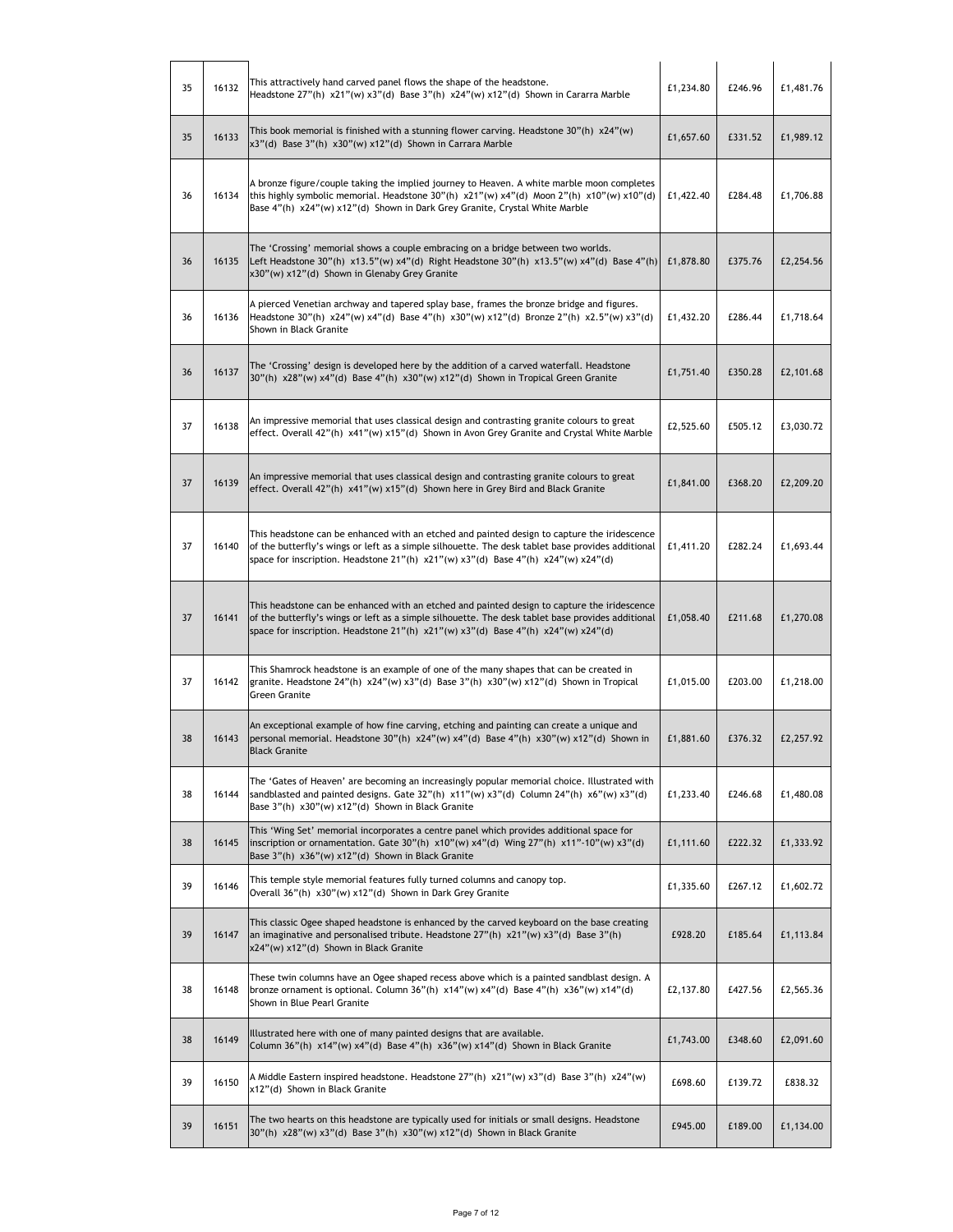| 39 | 16152 | Personalising memorials is becoming increasingly popular. This fully carved football shirt<br>design can be altered to reflect the team of your choice. Headstone $30''(h) \times 22''(w) \times 4''(d)$<br>Base 3"(h) x24"(w) x18"(d) Ball 9"(h) x9"(w) x9"(d) Shown in Crystal White Marble | £1,899.80 | £379.96 | £2,279.76 |
|----|-------|-----------------------------------------------------------------------------------------------------------------------------------------------------------------------------------------------------------------------------------------------------------------------------------------------|-----------|---------|-----------|
| 40 | 16153 | The addition of painted sandblast images to this book and vase create an ever popular<br>children's memorial. A full range of images are available. Tablet $12''(h) \times 18''(w) \times 2''(d)$ Vase<br>Rest 10"(h) x6"(w) x9/6"(d) Base 2"(h) x20"(w) x14"(d) Shown in Black Granite       | £777.00   | £155.40 | £932.40   |
| 40 | 16154 | A fully carved memorial with mother and child. Headstone $24''(h) \times 21''(w) \times 6''(d)$ Vase $8''(h)$<br>x6"(w) x6"(d) Base 3"(h) x24"(w) x12"(d) Shown in Grey Bird Granite                                                                                                          | £1,499.40 | £299.88 | £1,799.28 |
| 40 | 16155 | A fully carved memorial with mother and child. Headstone 24"(h) x21"(w) x6"(d)<br>Vase 8"(h) x6"(w) x6"(d) Base 3"(h) x24"(w) x12"(d) Shown in Ruby Red with bronzed figure<br>finish                                                                                                         | £1,583.40 | £316.68 | £1,900.08 |
| 40 | 16156 | A fully carved and painted "Tigger"TM leaning over a polished heart. Headstone 24"(h)<br>x18"(w) x3"(d) Base 3"(h) x24"(w) x12"(d) Shown in Black Granite                                                                                                                                     | £988.40   | £197.68 | £1,186.08 |
| 40 | 16157 | Another example of how design can create a memorial that's unique and personal. Headstone<br>$27''(h)$ x21"(w) x3"(d) Base 3"(h) x24"(w) x12"(d) Shown in Black Granite                                                                                                                       | £806.40   | £161.28 | £967.68   |
| 40 | 16158 | A half round top headstone with shadow punched cherub design. Headstone $20"$ (h) $x16"$ (w)<br>x2"(d) Base 2"(h) x18"(w) x12"(d) Shown in Black Granite                                                                                                                                      | £711.20   | £142.24 | £853.44   |
| 40 | 16159 | The classic carved Angel and Heart design memorial remains a fitting and poignant memorial.<br>Headstone 24"(h) x18"(w) x3"(d) Base 3"(h) x24"(w) x12"(d) Shown in Blue Pearl Granite                                                                                                         | £1,107.40 | £221.48 | £1,328.88 |
| 41 | 16160 | A fully carved marble cherub sat within a granite tear. The desk tablet provides space for<br>inscription. Tear 23.5"(h) x15"(w) x13.5"(d) Cherub 10"(h) x10"(w) x10"(d) Base 4"-2"(h)<br>x18"(w) x24"(d) Shown in Bahama Blue Granite, Carrara Marble                                        | £2,559.20 | £511.84 | £3,071.04 |
| 41 | 16161 | From beautifully simple designs to full-face sandblast and painted scenes this organically<br>shaped headstone provides the perfect canvas. Headstone $21''(h) \times 17''(w) \times 3''(d)$ Base $3''(h)$<br>x18"(w) x12"(d) Shown in Black Granite                                          | £919.80   | £183.96 | £1,103.76 |
| 41 | 16162 | From beautifully simple designs to full-face sandblast and painted scenes this organically<br>shaped headstone provides the perfect canvas. Headstone $21''(h) \times 17''(w) \times 3''(d)$ Base 3"(h)<br>x18"(w) x12"(d) Shown in Black Granite                                             | £751.80   | £150.36 | £902.16   |
| 41 | 16163 | From beautifully simple designs to full-face sandblast and painted scenes this organically<br>shaped headstone provides the perfect canvas. Headstone 21"(h) $x17''(w) x3''(d)$ Base 3"(h)<br>x18"(w) x12"(d) Shown in Black Granite                                                          | £989.80   | £197.96 | £1,187.76 |
| 41 | 16165 | A headstone and kerb set. The double arch design provides ample space for both inscription<br>and design. Overall 27"(h) x30"(w) x31"(d) Shown in Black Granite                                                                                                                               | £1,101.80 | £220.36 | £1,322.16 |
| 41 | 16166 | A Butterfly shaped tablet is an effective alternative to the traditional Book memorial. Overall<br>24"(h) x27"(w) x15"(d) Shown in Emerald Pearl Granite                                                                                                                                      | £1,225.00 | £245.00 | £1,470.00 |
| 41 | 16167 | An example of masonry art which brings together innovative design, carving and artistic<br>excellence to create a fitting children's memorial. Headstone 27"(h) x23"(w) x4"(d) Base<br>3"(h) x24"(w) x12"(d) Shown in Black Granite                                                           | £1,285.20 | £257.04 | £1,542.24 |
| 42 | 16168 | Teddy Bears have always been a comfort for children. This Heart and vase rest incorporates<br>the Teddy as it's central feature. Tablet $12''(h) \times 12''(w) \times 2''(d)$ Vase Rest $10''(h) \times 5''(w)$<br>x5.25"/8"(d) Base 2"(h) x12"(w) x12"(d) Shown in Black Gran               | £862.40   | £172.48 | £1,034.88 |
| 42 | 16169 | Teddy Bears have always been a comfort for children. This Heart and vase rest incorporates<br>the Teddy as it's central feature. Tablet $12''(h) \times 12''(w) \times 2''(d)$ Vase Rest $10''(h) \times 5''(w)$<br>x5.25"/8"(d) Base 2"(h) x12"(w) x12"(d) Shown in Ruby Red Granite         | £872.20   | £174.44 | £1,046.64 |
| 42 | 16170 | Teddy Bears have always been a comfort for children. This Heart and vase rest incorporates<br>the Teddy as it's central feature. Tablet $12''(h) \times 12''(w) \times 2''(d)$ Vase Rest $10''(h) \times 5''(w)$<br>x5.25"/8"(d) Base 2"(h) x12"(w) x12"(d) Shown in Lunar Grey Granite       | £841.40   | £168.28 | £1,009.68 |
| 42 | 16171 | This Teddy and Blanket can be painted in any colour. Headstone 18"(h) x22"(w) x3"(d) Base<br>3"(h) x24"(w) x12"(d) Shown in Lunar Grey Granite                                                                                                                                                | £894.60   | £178.92 | £1,073.52 |
| 42 | 16172 | A fully carved bear, suitable as a desk ornament. Overall 8"(h) x6"(w) x6"(d) Shown in Abbey<br><b>Grey Granite</b>                                                                                                                                                                           |           |         | POA       |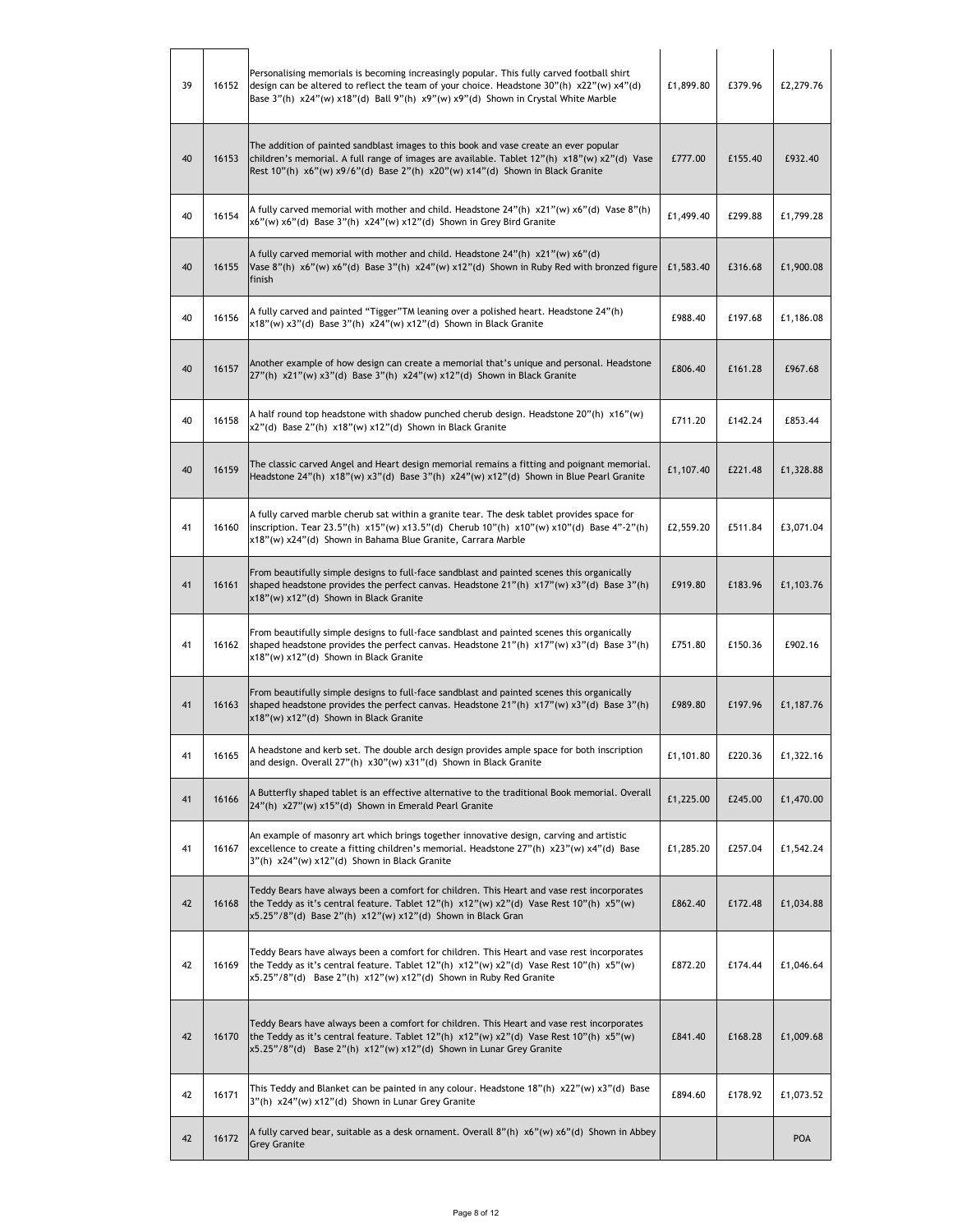| 42 | 16173 | The classic "Teddy and Heart" design on an alternative base. Tablet $12''(h) \times 12''(w) \times 2''(d)$<br>Rest 8"(h) x4"(w) x4"(d) Base 2"(h) x12"(w) x18"(d) Shown in Ruby Red Granite                                                                                                      | £908.60   | £181.72 | £1,090.32 |
|----|-------|--------------------------------------------------------------------------------------------------------------------------------------------------------------------------------------------------------------------------------------------------------------------------------------------------|-----------|---------|-----------|
| 42 | 16174 | A full size headstone and "Patch" the bear who can be painted in any colour. Headstone 27"(h)<br>x21"(w) x3"(d) Base 3"(h) x24"(w) x12"(d) Shown in Black Granite                                                                                                                                | £1,155.00 | £231.00 | £1,386.00 |
| 42 | 16175 | A full size headstone and "Patch" the bear who can be painted in any colour. Headstone 27"(h)<br>x21"(w) x3"(d) Base 3"(h) x24"(w) x12"(d) Shown in China Pink Granite                                                                                                                           | £1,258.60 | £251.72 | £1,510.32 |
| 42 | 16176 | This circular headstone is further shaped around the sandblasted and painted bunny.<br>Headstone 16"(h) x22"(w) x3"(d) Base 3"(h) x24"(w) x12"(d) Shown in Flint Grey Granite                                                                                                                    | £882.00   | £176.40 | £1,058.40 |
| 42 | 16177 | A cartoon elephant design is the focus of this memorial headstone. Headstone $16''(h) \times 22''(w)$<br>x3"(d) Base 3"(h) x24"(w) x12"(d) Shown in Xiamen Pink Granite                                                                                                                          | £988.40   | £197.68 | £1,186.08 |
| 43 | 16178 | The fully carved Teddy holding this headstone can be replaced with other characters as shown<br>in the inset. Headstone $27''(h) \times 21''(w) \times 3''(d)$ Base $3''(h) \times 24''(w) \times 12''(d)$ Shown in Black<br>Granite                                                             | £1,069.60 | £213.92 | £1,283.52 |
| 43 | 16179 | A simple but effective alternative to our classic 'Teddy and Heart' memorial. Overall 30"(h)<br>x24"(w) x32"(d) Shown in Black Granite                                                                                                                                                           | £1,485.40 | £297.08 | £1,782.48 |
| 43 | 16180 | A fully carved Teddy holds onto the circular headstone. Headstone 19"(h) x23"(w) x3"(d)<br>Base 3"(h) x24"(w) x12"(d) Shown in Black Granite                                                                                                                                                     | £1,092.00 | £218.40 | £1,310.40 |
| 43 | 16181 | A fully carved Teddy holds onto the circular headstone. Headstone $19''(h) \times 23''(w) \times 3''(d)$<br>Base 3"(h) x24"(w) x12"(d) Shown in Avon Grey Granite                                                                                                                                | £1,020.60 | £204.12 | £1,224.72 |
| 43 | 16182 | A sandblast Teddy and Heart memorial. Headstone 22"(h) x16"(w) x2"(d)<br>Base 2"(h) x18"(w) x12"(d) Shown in Blue Pearl Granite                                                                                                                                                                  | £827.40   | £165.48 | £992.88   |
| 43 | 16183 | A fully carved 'Patch' teddy and star. The inscription can be created from a handwritten<br>dedication as shown. This technique can be used to personalise many of the memorials in this<br>section. Headstone 18"(h) x18"(w) x3"(d) Base 3"(h) x18"(w) x12"(d) Shown in Galaxy Black<br>Granite | £1,114.40 | £222.88 | £1,337.28 |
|    |       |                                                                                                                                                                                                                                                                                                  |           |         |           |
| 44 | 16184 | Classic Tablet with gold pin line design. 2"(h) x12"(w) x18"(d)                                                                                                                                                                                                                                  | £217.00   | £43.40  | £260.40   |
| 44 | 16185 | A sand blasted book design. $2''(h) \times 18''(w) \times 15''(d)$                                                                                                                                                                                                                               | £194.60   | £38.92  | £233.52   |
| 44 | 16186 | Elegant painted rose with gold pin line. $2''(h) \times 18''(w) \times 12''(d)$                                                                                                                                                                                                                  | £211.40   | £42.28  | £253.68   |
| 45 | 16187 | Deep carved and painted poppy design. $4" - 2"$ (h) $x18"$ (w) $x18"$ (d)                                                                                                                                                                                                                        | £394.80   | £78.96  | £473.76   |
| 45 | 16188 | Monotone etched rose design. $4" - 2"$ (h) $x18"$ (w) $x18"$ (d)                                                                                                                                                                                                                                 | £327.60   | £65.52  | £393.12   |
| 45 | 16189 | A blasted & highlighted book design. 4"-2"(h) x18"(w) x18"(d)                                                                                                                                                                                                                                    | £386.40   | £77.28  | £463.68   |
| 44 | 16190 | A hand shaped and polished book design. $4" - 2"$ (h) $x18"$ (w) $x15"$ (d)                                                                                                                                                                                                                      | £364.00   | £72.80  | £436.80   |
| 44 | 16191 | A shaped book design with cord, tassel and vase. $5"$ -3"(h) $x18"$ (w) $x18"$ (d)                                                                                                                                                                                                               | £386.40   | £77.28  | £463.68   |
| 44 | 16192 | A classic Desk Tablet with moulded edges. 4"-2"(h) x18"(w) x18"(d)                                                                                                                                                                                                                               | £329.00   | £65.80  | £394.80   |
| 45 | 16193 | A scroll shaped tablet with gold pin lines. $5 - 3$ "(h) $x15$ "(w) $x18$ "(d) Shown in Black Granite                                                                                                                                                                                            | £443.80   | £88.76  | £532.56   |
| 45 | 16194 | Rectangular vase and tablet. Vase $8''(h) \times 14''(w) \times 6''(d)$ DVT $4''\cdot 2''(h) \times 15''(w) \times 18''(d)$<br>Shown in Black Granite                                                                                                                                            | £323.40   | £64.68  | £388.08   |
| 45 | 16195 | A desk tablet and vase with an oval headstone. Oval 12"(h) x12"(w) x2"(d) DVT 3"-1.5"(h)<br>x12"(w) x10"(d) Shown in Dark Grey Granite                                                                                                                                                           | £253.40   | £50.68  | £304.08   |
| 44 | 16196 | A small Ogee shaped headstone and rectangular base. Ogee $12''(h) \times 21''(w) \times 3''(d)$ Base 2"(h)<br>x23"(w) x9"(d) Shown in Coral Green Granite                                                                                                                                        | £410.20   | £82.04  | £492.24   |
| 44 | 16197 | Rectangular Tablet with Vase rest and base. Tablet 12"(h) x18"(w) x2"(d) Rest 10"(h) x6"(w)<br>x9"-6"(d) Base 2"(h) x20"(w) x14"(d) Shown in Lunar Grey Granite                                                                                                                                  | £415.80   | £83.16  | £498.96   |
| 44 | 16198 | Classic Vase and Tablet design. Tablet $12''(h) \times 16''(w) \times 2''(d)$ Vase $4''(h) \times 6''(w) \times 6''(d)$ Base<br>2"(h) x23"(w) x9"(d) Shown in Black Granite                                                                                                                      | £422.80   | £84.56  | £507.36   |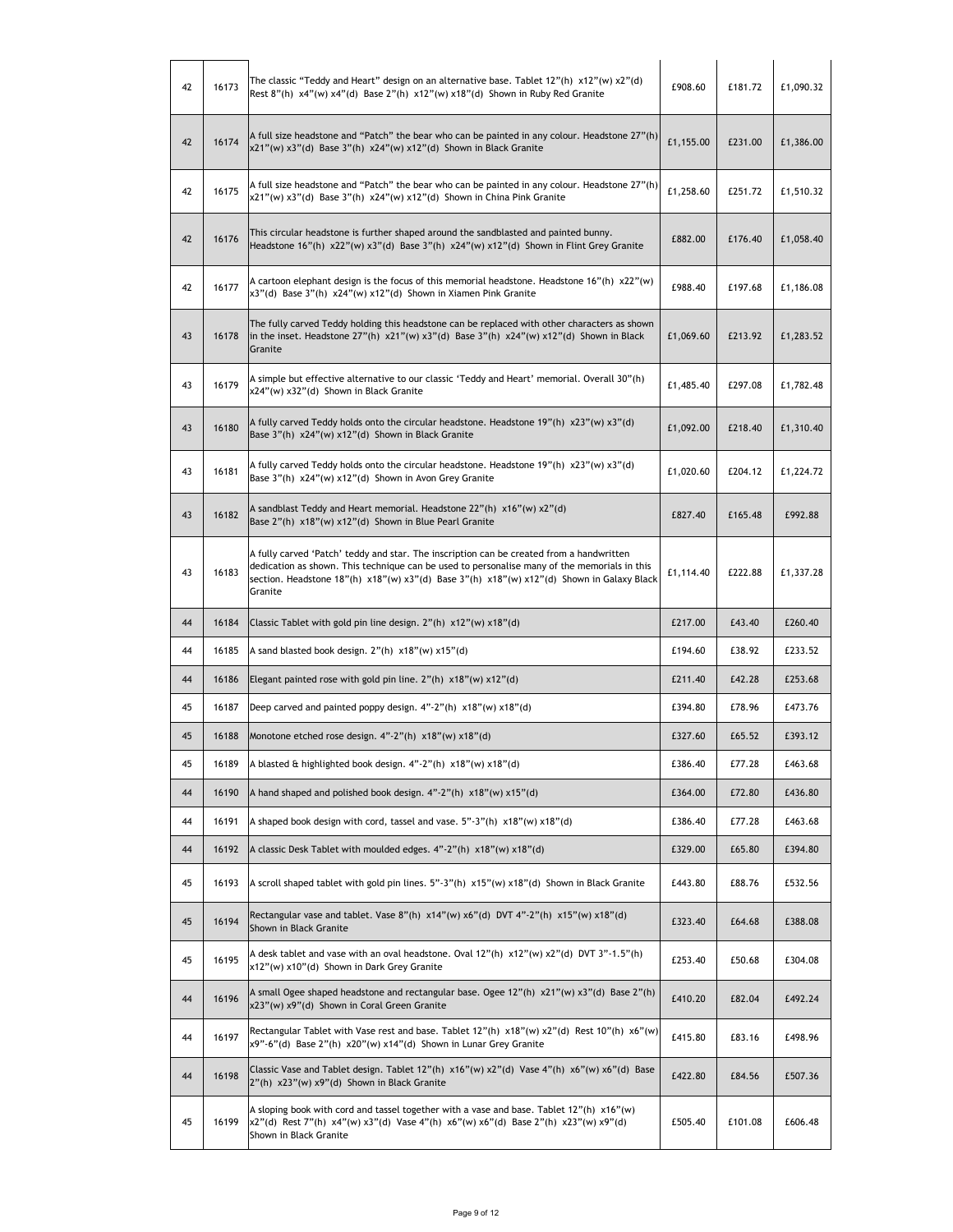| 45 | 16200 | A wider tablet with a sandblast book design and two vases.<br>Tablet 12"(h) x18"(w) x2"(d) Rest 12"(h) x12"(w) x5"(d) Base 2"(h) x18"(w) x15"(d)<br>Shown in Black Granite                         | £502.60 | £100.52 | £603.12    |
|----|-------|----------------------------------------------------------------------------------------------------------------------------------------------------------------------------------------------------|---------|---------|------------|
| 45 | 16201 | Heart Tablet and vase. Tablet $12''(h) \times 12''(w) \times 2''(d)$ Rest $7''(h) \times 4''(w) \times 3''(d)$ Vase $4''(h)$<br>x6"(w) x6"(d) Base 2"(h) x23"(w) x9"(d) Shown in Dark Grey Granite | £470.40 | £94.08  | £564.48    |
| 46 | 16202 | Square vase with moulded corners. 8"(h) x8"(w) x8"(d) Shown in Dark Grey Granite                                                                                                                   | £215.60 | £43.12  | £258.72    |
| 46 | 16203 | Square vase with check top and base. Vase 7"(h) $x7''(w) x7''(d)$ Base 2"(h) $x8''(w) x8''(d)$<br>Shown in Lunar Grey Granite                                                                      | £197.40 | £39.48  | £236.88    |
| 46 | 16204 | Square vase with tapered chamfered edges. Vase 8"(h) $\times$ 8"(w) $\times$ 8"(d) Base 1"(h) $\times$ 10"(w)<br>x10"(d) Shown in Black Granite                                                    | £252.00 | £50.40  | £302.40    |
| 46 | 16205 | Shadow punched portrait on a vase. $6''(h) \times 12''(w) \times 6''(d)$ Shown in Black Granite                                                                                                    | £435.40 | £87.08  | £522.48    |
| 46 | 16206 | Square vase. 7"(h) x7"(w) x7"(d) Shown in Ruby Red Granite                                                                                                                                         | £163.80 | £32.76  | £196.56    |
| 46 | 16207 | A popular heart shaped vase. Vase 10"(h) x10"(w) x7"(d) Base 1"(h) x12"(w) x9"(d) Shown<br>in Black Granite                                                                                        | £264.60 | £52.92  | £317.52    |
| 46 | 16208 | A carved marble vase. Vase $8''(h) \times 10''(w) \times 8''(d)$ Base 1"(h) $\times 12''(w) \times 10''(d)$ Shown in<br>Cararra Marble                                                             | £418.60 | £83.72  | £502.32    |
| 46 | 16209 | A turned vase. 10"(h) x12"(w) x12"(d) Shown in Flint Grey Granite                                                                                                                                  | £347.20 | £69.44  | £416.64    |
| 46 | 16210 | Classic turned globe vase. 12"(h) x6"(w) x6"(d) Shown in Black Granite                                                                                                                             | £274.40 | £54.88  | £329.28    |
| 47 | 16211 | Hand-Painted Fine Bone China Plagues Available for private commission                                                                                                                              | £0.00   | £0.00   | £0.00      |
| 47 | 16212 | Hand-Painted Fine Bone China Plagues Available for private commission                                                                                                                              |         |         | <b>POA</b> |
| 47 | 16213 | Hand-Painted Fine Bone China Plaques Available for private commission                                                                                                                              |         |         | POA        |
| 47 | 16214 | Hand-Painted Fine Bone China Plaques Available for private commission                                                                                                                              |         |         | <b>POA</b> |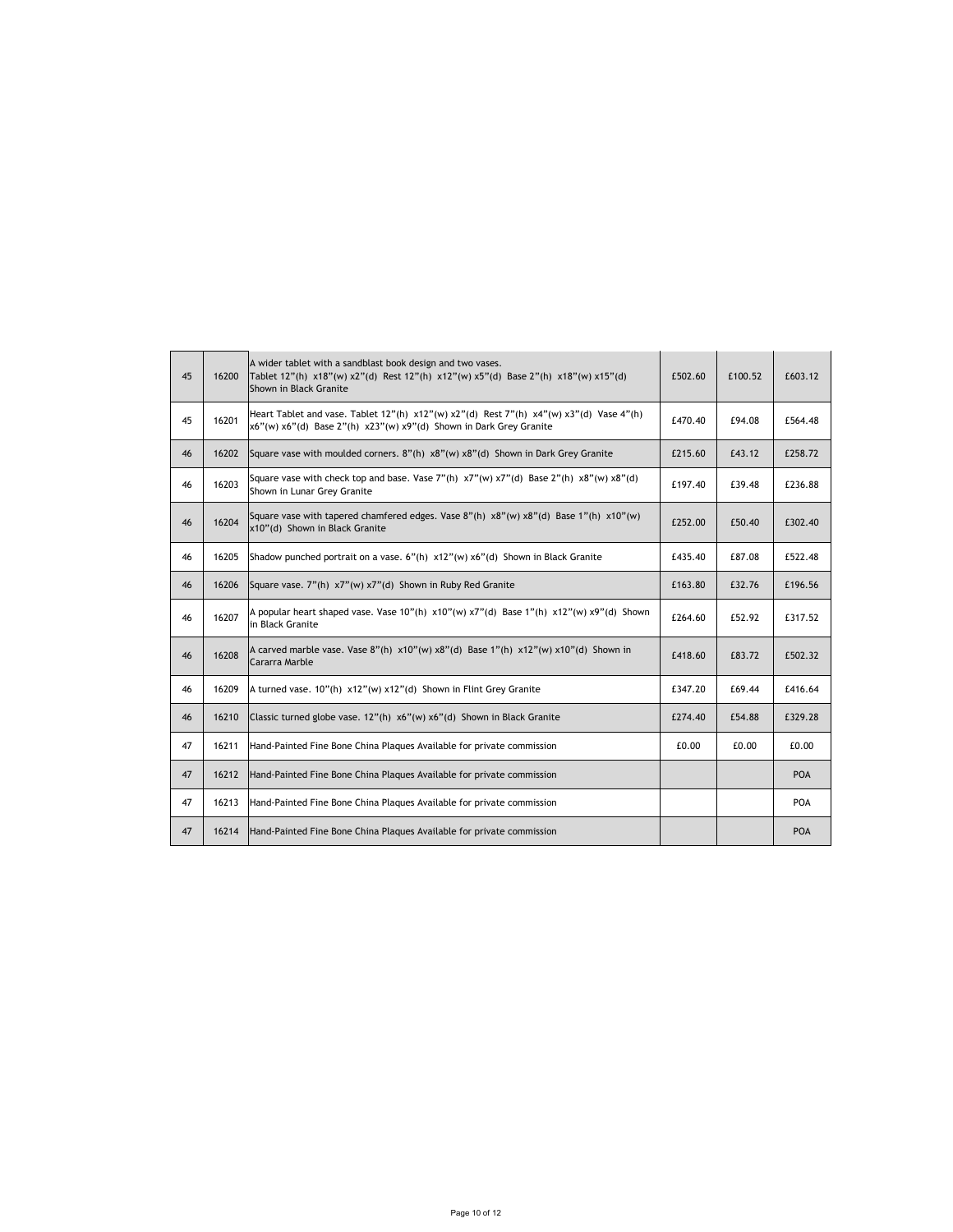# **Memorial Designs**

| Page | Ref | Description                                    | Sub Total | VAT @ 20% | <b>Total</b> |
|------|-----|------------------------------------------------|-----------|-----------|--------------|
| 48   | 124 | Painted Rose design with shading effect        |           |           | POA          |
| 48   | 125 | White painted and shaded kneeling angel design |           |           | POA          |
| 48   | 126 | Cross design                                   |           |           | POA          |
| 48   | 127 | Racing car                                     |           |           | POA          |
| 48   | 128 | Military cap badge                             |           |           | POA          |
| 48   | 129 | Motor cyclist desin                            |           |           | POA          |
| 48   | 130 | Painted DJ design                              |           |           | POA          |
| 48   | 131 | Painted Guitar design                          |           |           | POA          |
| 48   | 132 | Shaded flower design                           |           |           | POA          |
| 48   | 133 | Corner Art Examples                            |           |           | POA          |
| 49   |     | Monotone Portrait                              |           |           | POA          |
| 49   |     | <b>Colour Portrait</b>                         |           |           | POA          |
| 49   |     | <b>Laser Portrait</b>                          |           |           | POA          |
| 49   |     | <b>Dot Punched Portrait</b>                    |           |           | POA          |
| 49   |     | Ceramic Plaque                                 |           |           | POA          |
| 49   | 137 | Landscapes                                     |           |           | POA          |
| 49   | 138 | Landscapes                                     |           |           | POA          |
| 49   | 139 | Landscapes                                     |           |           | POA          |
| 49   | 140 | Landscapes                                     |           |           | POA          |

## **Ornamentation**

| Page | Ref | Description                    | Sub Total | <b>VAT @ 20%</b> | <b>Total</b> |
|------|-----|--------------------------------|-----------|------------------|--------------|
| 50   | 141 | Bronze 17cm Angel              |           |                  | POA          |
| 50   | 142 | Bronze 8cm Crown of Thornes    |           |                  | POA          |
| 50   | 143 | Bronze 7cm Plain Cross         |           |                  | POA          |
| 50   | 144 | Bronze 40cm Scred Heart        |           |                  | POA          |
| 50   | 145 | Bronze 48cm Crucifix           |           |                  | POA          |
| 50   | 146 | 28cm Solar Lantern             |           |                  | POA          |
| 50   | 147 | 27cm Lantern                   |           |                  | POA          |
| 50   | 148 | 28cm Lantern                   |           |                  | POA          |
| 50   | 149 | 9x7cm Photo Frame              |           |                  | POA          |
| 50   | 151 | 12x9cm Photo Frame             |           |                  | POA          |
| 50   | 152 | 9x7cm Photo Frame              |           |                  | POA          |
| 50   |     | <b>Highlighted Resin Hands</b> |           |                  | POA          |
| 50   |     | Resign Dove Gold Paint         |           |                  | POA          |
| 50   |     | Resign Dove Silver Paint       |           |                  | POA          |
| 50   |     | Resign Dove Bronze Paint       |           |                  | POA          |